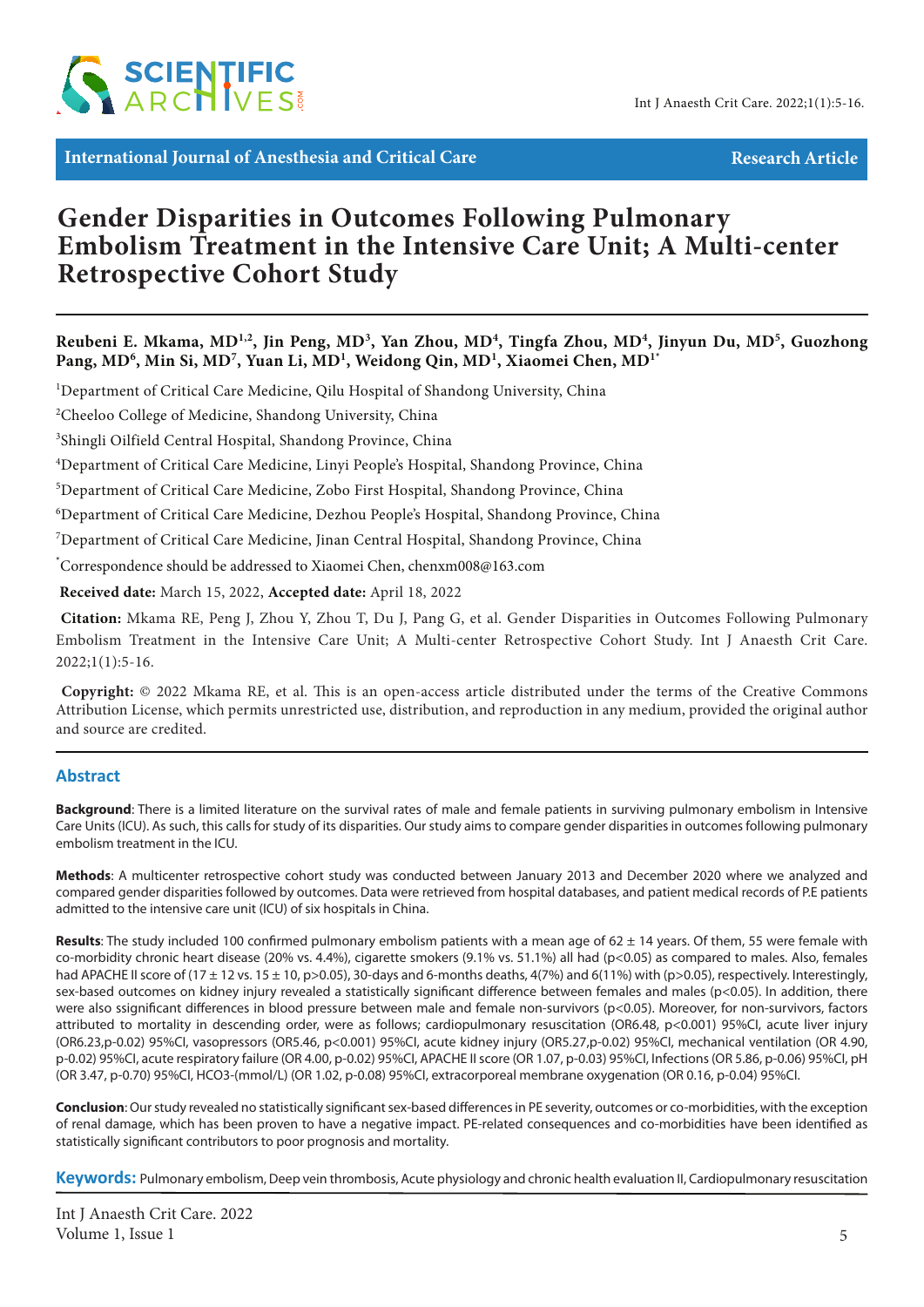# **Introduction**

Pulmonary embolism (PE) is a blockage of blood flow in the pulmonary artery bed that can result in a life-threatening and potentially reversible right ventricular failure [1]. PE remains one of the leading causes of poor prognosis and death, particularly when a shock or right ventricular failure occurs [2]. According to studies, PE is generally manifested in a nonspecific manner [3,4]. The difference in the presentation of symptoms and pathophysiology between males and females must be considered during management [5]. Recently, studies indicate that imaging modalities and cardiac biomarkers have been used in risk assessments and diagnosis [2,6].

Literature shows that PE affects roughly 60 to 70 people per 100,000 [7]. The literature also indicates that PE has a global incidence (0.3–30%) and death rate (16.9–31%) among individuals who have undergone surgery [8]. For instance, among the Chinese population with deep vein thrombosis (DVT), PE alone, and PE with DVT had annual occurrences of 30.0, 8.7 and 3.0 per 100,000 population, respectively, with a male-to-female ratio of 1:1.24 [9]. In addition to this, the 30 day mortality rate for DVT, PE alone, and PE with DVT were 9.0%, 17.4%, and 13.3%, respectively [9]. Studies have shown that a 30-day mortality rate is higher in males compared to females (9.8% vs.8.9%) [10, 11].

Furthermore, several studies have suggested that patients hospitalized in the ICU have at least one co-morbidity [12]. However, despite the severe therapeutic options in the ICU, the outcomes remain unpredictable [13]. It is believed that widening understanding and knowledge of PE in ICU settings is essential for management and risk identification. Similarly, understanding prognosis trends help to prevent late consequences in critically ill patients. Other scholars have indicated that better outcomes in acute PE have been achieved through institutional PE response teams offering timely and cost-reliable services for referred and discharged PE patients [14,15].

Early detection of high-risk PE in ICU patients has been considered critical for treatments and better outcomes. Many researchers have used the APACHE II scores at admission to predict 30-day mortality [2,11,16]. To explain this, PE patients with an APACHE II score >18 and the need for invasive ventilation (MV) are said to be susceptible to poor outcomes and/or death [11]. However, the latest data on sex-specific patterns and trends in therapy, outcomes, and complications after acute PE in the intensive care unit appears limited and contentious [17,18]. Given the significant prevalence of DVT and the high fatality rate of acute PE, whereby high-risk PE accounts for less than 5% of all PE [11], we anticipated PE outcomes to differ by gender due to differences in comorbidities in each group in ICU settings[12]. Therefore, it is critical and important to understand the impact of gender on outcomes among critically ill patients. We therefore conducted

a study to compare gender disparities in outcomes following pulmonary embolism treatment in the intensive care unit.

## **Materials and Methods**

#### **Study population**

The retrospective study was conducted in six ICU centers in Shandong province, Peoples Republic of China, between January 2013 and December 2020. This study protocols were approved by a review board of the medical research ethics committee.

**Inclusion criteria:** In our study we included all adult patients that were aged ≥18 years of age, and only included patients that had been confirmed to be diagnosed using computed tomography pulmonary angiography (CTPA) [1].

**Exclusion criteria:** In our study we excluded all the patients diagnosed with other modalities, such as a ventilation/perfusion (V/Q) scan, particularly those who were contraindicated for CTPA testing, such as those with severe renal failure, pregnant women, or those allergic to iodine contrast.

#### **Data collection and definitions for patient characteristics**

Based on the nature of our research design, no power analyses were performed. We obtained all data from hospital electronic medical records (EMR). All medical records were captured in the first 24 hours of admission of the patients. This includes age, gender, vital signs, arterial blood gases, and laboratory results, APACHE II. Thereafter, we screened the data for risk factors, and risks were defined as smoking habits, postpartum status, co-morbidities, and history of DVT. We also collected information on outcomes and treatment using low molecular weight heparin (LWMH), Urokinase (rtPa), vasopressor, embolectomy, number of patients who received CPR, and medical appliances used such as MV, extracorporeal membrane oxygenation (ECMO) and/or continuous renal replacement therapy (CRRT)[11]

#### **Definition of APACHE II and blood tests**

The APACHE II severity score is commonly used in the ICU to predict mortality and is measured during the first 24 hours of admission; its variables include age points and chronic illness points, having a maximum score of 71. Based on the results, the APACHE II scores of 25 and >35 indicate 50% and 80% chances of death, respectively [19]. The results of each patient's APACHE II score test was obtained. Furthermore, laboratory cardiac biomarkers test results were recorded such as, creatine kinase-MB (CK-MB) 0.3-4ng/ml, cardiac troponin I (CTNI) 30.0 ng/l, myoglobin (0-70ng/ml), and high N-terminal pro-brain natriuretic peptide (NT-proBNP) levels ≥ 600 pg/ml; as well as D-dimer levels (<0.5 microgr/ml) and blood platelets (125-350) \*10^9/L.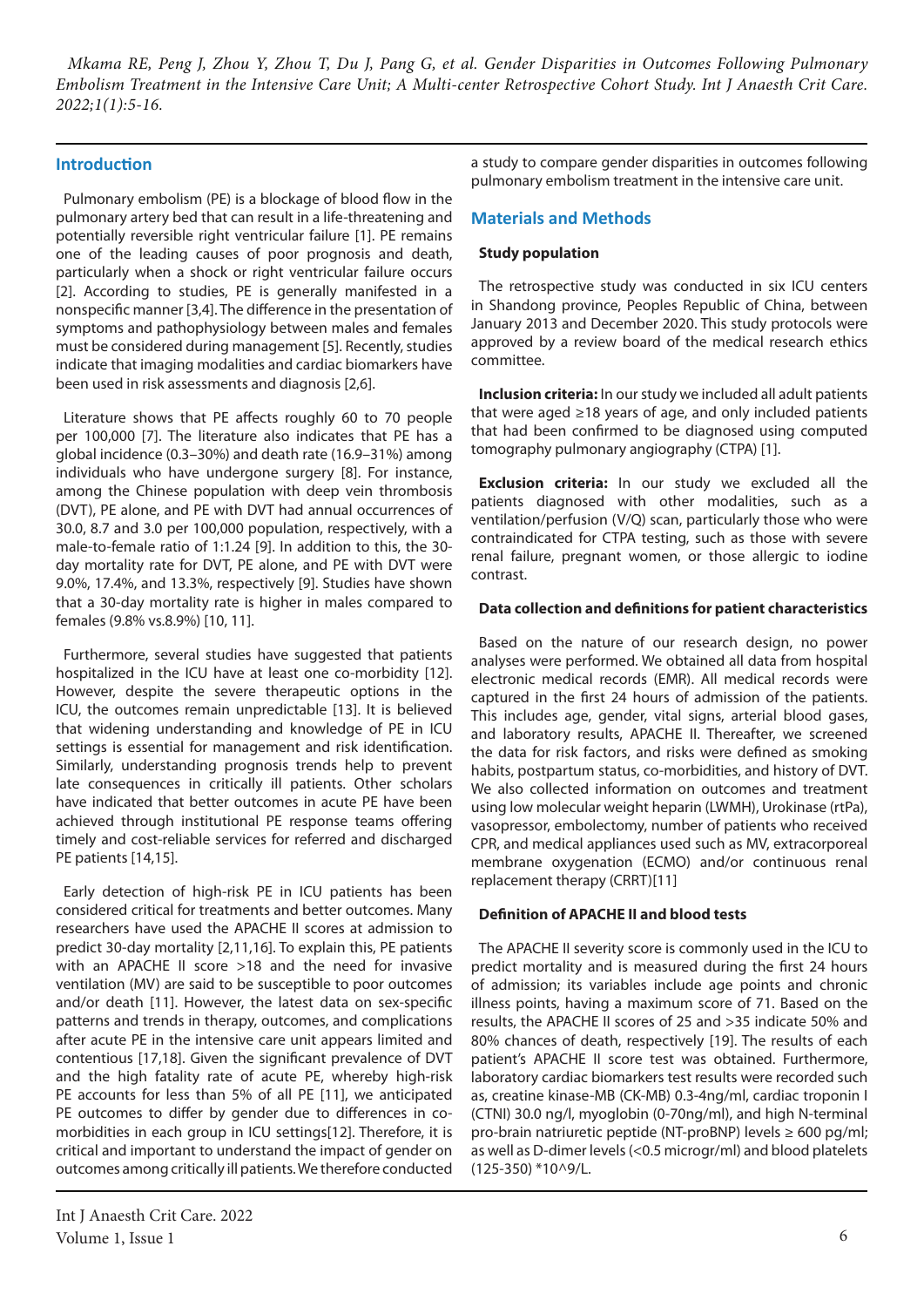#### **Radiologic evaluation**

Following initial resuscitation and clinical stabilization, all patients underwent CTPA. Bilateral PE was defined as any thrombus in the main pulmonary artery (PA) in both the right and left PA, whereas left or right sided PE was defined as any thrombus in the left or right branches of the pulmonary arteries.

#### **Follow-up and outcomes**

Lastly, the duration of stay in the hospital(LOS), ICUs, and the number of patients who died in the hospital during the first 30 days were both documented. In our observation we targeted that the 30-day mortality rate to be the primary objective, whereas, a 6-month death was the secondary objective. On the other hand, we contacted survivors who had already been discharged to do a six-month follow-up. Lastly, we used a sixmonth point as our reference point.

## **Therapies for PE**

In this study all patients had treatment for PE. The low molecular weight heparin (1 mg/kg subcutaneous) was used to start the therapy, and the activated partial thromboplastin time was measured every 5-6 hours. In the absence of contraindications, thrombolytic therapy provided in individuals with hypotensive (systolic blood pressure<90 mmHg). A multidisciplinary team was set to decide on thrombolytic therapy to reduce the risk of sequelae such as thrombocytopenia, cerebral haemorrhage, and hematomas. Patients with respiratory distress (respiratory rate>30 breaths/ min, abnormal breathing pattern,  $O_2$  saturation 90% for >5 minutes) and blood pressure instability were clinically stabilized using various methods, including vasopressors, CPR, and invasive MV. In contrast, other patients received more advanced therapies such as embolectomy, ECMO, and/ or CRRT.

#### **Statistical analysis**

Statistical analysis was performed using SPSS (Statistical Package for the Social Sciences) Version 26; IBM Corporation, Armonk, NY, USA software. Continuous variables were expressed as the median and interquartile range (IQR), and categorical variables were expressed as numbers and percentages. Continuous variables were compared with Student's t-test or Mann–Whitney U test, whereas categorical variables were compared with chi-square or Fisher's exact tests. An adjusted odds ratio (OR) and a 95% (CI) were reported for each independent factor. Multivariate logistic regression analysis was used to identify the possible risk factors for ICU mortality. Variables with a probability (p) value less than 0.1 in univariate models were introduced into the multivariate logistic models. A two-tailed *p* value<0.05 was considered statistically significant.

# **Results**

## **Identification of patients**

Table 1 shows patients' characteristics and differences between males and females. A total of 100 confirmed PE patients aged ≥ 18 years were admitted to ICUs between 2013

| <b>Table 1: Patient characteristics.</b>          |                    |              |              |         |  |  |
|---------------------------------------------------|--------------------|--------------|--------------|---------|--|--|
| variables                                         | All patients n=100 | $male = 45$  | female=55    | P-value |  |  |
| Age (year)                                        | $62 \pm 14$        | $62 \pm 15$  | $62 \pm 14$  | 0.84    |  |  |
| Smoking (n, %)                                    | 28 (28%)           | 23 (51.1%)   | $5(9.1\%)$   | < 0.001 |  |  |
| surgery<1month $(n, %)$                           | 13 (13%)           | $5(11.1\%)$  | 8 (14.5%)    | 0.61    |  |  |
| Postpartum (n, %)                                 | 7(7%)              | $0(0.00\%)$  | $7(13.0\%)$  | 0.01    |  |  |
| APACHE II                                         | $16 \pm 11$        | $15 \pm 10$  | $17 \pm 12$  | 0.38    |  |  |
| Co-morbidities (n, %)                             |                    |              |              |         |  |  |
| Cancer                                            | 23 (23%)           | 11 (24.4%)   | 12 (21.8%)   | 0.76    |  |  |
| Hypertension                                      | 23 (23%)           | 11 (24.4%)   | 12 (21.8%)   | 0.76    |  |  |
| Diabetes mellitus                                 | 15 (15%)           | 7(15.6%)     | 8 (14.5%)    | 0.88    |  |  |
| Chronic heart disease                             | 13 (13%)           | $2(4.4\%)$   | 11 (20%)     | 0.02    |  |  |
| Vital signs and arterial blood gases on admission |                    |              |              |         |  |  |
| Heart rate (beats/min)                            | $99 \pm 24$        | $100 \pm 27$ | $98 \pm 21$  | 0.54    |  |  |
| Systolic Bp (mmhg)                                | $119 \pm 28$       | $121 \pm 26$ | $118 \pm 29$ | 0.67    |  |  |
| Diastolic Bp (mmhg)                               | $73 \pm 19$        | $74 \pm 18$  | $72 \pm 21$  | 0.70    |  |  |
| RR (b/min)                                        | $23 \pm 8$         | $24 \pm 8$   | $22 \pm 8$   | 0.56    |  |  |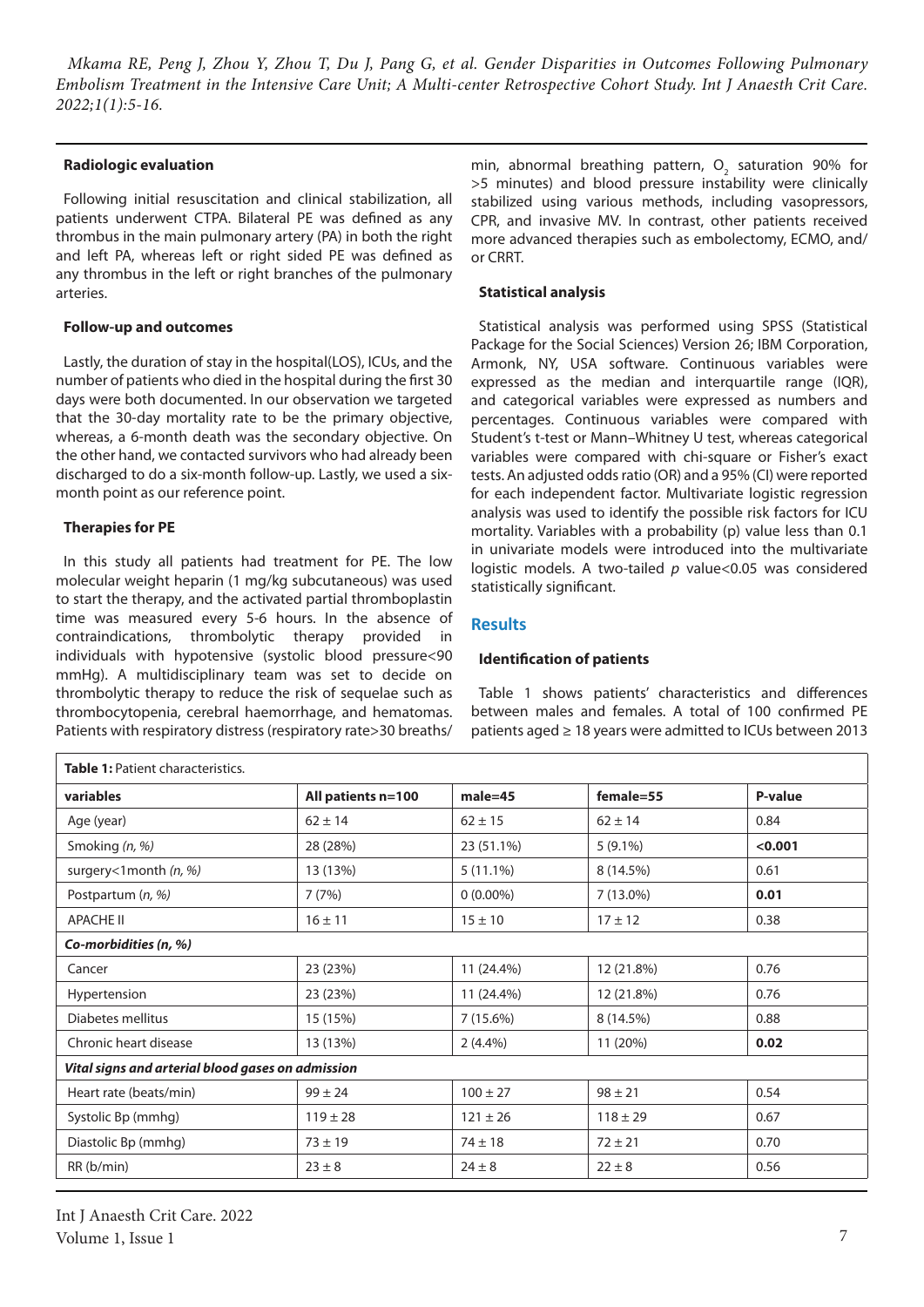| Ph                                | $7.41 \pm 0.12$ | $7.41 \pm 0.105$ | $7.40 \pm 0.134$ | 0.86 |  |  |
|-----------------------------------|-----------------|------------------|------------------|------|--|--|
| PaCO <sub>2</sub> (mmhg)          | $38 \pm 11$     | $38 \pm 11$      | $37 + 11$        | 0.88 |  |  |
| PaO <sub>2</sub> (mmhg)           | $95 \pm 55$     | $86 \pm 46$      | $103 \pm 61$     | 0.11 |  |  |
| PaHCO <sub>3</sub> (mmol/L)       | $24 \pm 6$      | $25 \pm 6$       | $24 \pm 7$       | 0.69 |  |  |
| $SaO,$ (%)                        | $92 \pm 12$     | $91 \pm 13$      | $93 \pm 12$      | 0.39 |  |  |
| Lactate (mmol/L)                  | $3.11 \pm 4$    | $3.10 \pm 4$     | $3.12 \pm 4.23$  | 0.84 |  |  |
| Related complications (n, %)      |                 |                  |                  |      |  |  |
| Acute respiratory failure         | 48 (48%)        | 19 (42.2%)       | 29 (52.7%)       | 0.30 |  |  |
| Deep vein Thrombosis              | 27 (27%)        | 14 (31.1%)       | 13 (23.6%)       | 0.89 |  |  |
| CPR                               | 16 (16%)        | $5(11.1\%)$      | 11 (20%)         | 0.23 |  |  |
| Acute kidney injury               | 9(9%)           | 4 (8.9%)         | $5(9.1\%)$       | 0.97 |  |  |
| Obstructive shock                 | 7(7%)           | $2(8.9\%)$       | $5(9.1\%)$       | 0.37 |  |  |
| <b>HIE</b>                        | 7(7%)           | $1(2.2\%)$       | 6 (11%)          | 0.90 |  |  |
| Acute liver injury                | 9(9%)           | $4(8.9\%)$       | $5(9.1\%)$       | 0.97 |  |  |
| <b>Laboratory findings</b>        |                 |                  |                  |      |  |  |
| CKMB (ng/ml)                      | $10 \pm 48$     | $15 \pm 10$      | $17 \pm 12$      | 0.38 |  |  |
| CTNI (ng/L)                       | $419 \pm 2979$  | $174 \pm 915$    | $623 \pm 3953$   | 0.46 |  |  |
| Myoglobin (ng/mL)                 | $98 \pm 203$    | $90 \pm 168$     | $104 \pm 229$    | 0.74 |  |  |
| NT-Pro BNP (pg/mL)                | $2844 \pm 5521$ | $2859 \pm 5865$  | $2831 \pm 5273$  | 0.98 |  |  |
| Platelets (x10 <sup>9</sup> /L)   | $193 \pm 102$   | $180 \pm 100$    | $203 \pm 102$    | 0.27 |  |  |
| D-dimers                          | $359 \pm 1632$  | $673 \pm 2346$   | $102 \pm 498$    | 0.12 |  |  |
| Treatments & interventions (n, %) |                 |                  |                  |      |  |  |
| LMWH                              | 86 (86%)        | 38 (84.4%)       | 48 (87.3%)       | 0.69 |  |  |
| <b>MV</b>                         | 37 (37%)        | 19 (42.2%)       | 18 (32.7%)       | 0.33 |  |  |
| rtPA                              | 9(9%)           | $4(8.9\%)$       | $5(9.1\%)$       | 0.97 |  |  |
| ECMO                              | 6(6%)           | 2(4.4%)          | 4(7.3%)          | 0.55 |  |  |
| <b>CRRT</b>                       | 5(5%)           | 3(6.7%)          | $2(3.6\%)$       | 0.49 |  |  |
| CTPA findings (n, %)              |                 |                  |                  |      |  |  |
| <b>Bilateral sided PE</b>         | 47 (47%)        | 23 (51%)         | 24 (44%)         | 0.51 |  |  |
| Right sided PE                    | 24 (24%)        | 8 (18%)          | 16 (29%)         | 0.88 |  |  |
| Left sided PE                     | 9(9%)           | 5 (11%)          | 4(7%)            | 0.17 |  |  |
| <b>Bilateral multiple PE</b>      | 17 (17%)        | 8 (18%)          | 9(16%)           | 0.52 |  |  |
| Other findings (n, %)             |                 |                  |                  |      |  |  |
| Pleural effusion                  | 59 (59%)        | 29 (64%)         | 30 (55%)         | 0.32 |  |  |
| Atelectasis                       | 23 (23%)        | 9(20%)           | 14 (26%)         | 0.41 |  |  |
| <b>Outcomes</b>                   |                 |                  |                  |      |  |  |
| LOS (days, IQR)                   | $18 \pm 15$     | $18 \pm 12$      | $18 \pm 18$      | 0.98 |  |  |
| ICUs (days, IQR)                  | $9 \pm 8$       | $7 \pm 6$        | $10 \pm 9$       | 0.20 |  |  |
| 30-days mortality (n,%)           | 6(6%)           | $2(4.4\%)$       | 4(7%)            | 0.58 |  |  |
| 6-months mortality (n,%)          | 10 (10%)        | 4 (9%)           | 6 (11%)          | 0.45 |  |  |

P<0.05 significance: CPR: Cardiopulmonary Resuscitation; APACHE II- Acute Physiology and Chronic Health Evaluation II; CTNI-Cardiac Troponin I; CK-MB-Creatine Kinase-MB; NT Pro BNP: N-Terminal Pro Brain-type Natriuretic Peptide; HIE: Hypoxic Ischemic Encephalopathy; LOS: Length of Hospital Stays; LICU: Length of ICU stay; MV: Mechanical Ventilation; ECMO: Extracorporeal Membrane Oxygenation; CRRT: Continuous Renal Replacement Therapy; LMWH: Low Molecular Weight Heparin; rtPA: Urokinase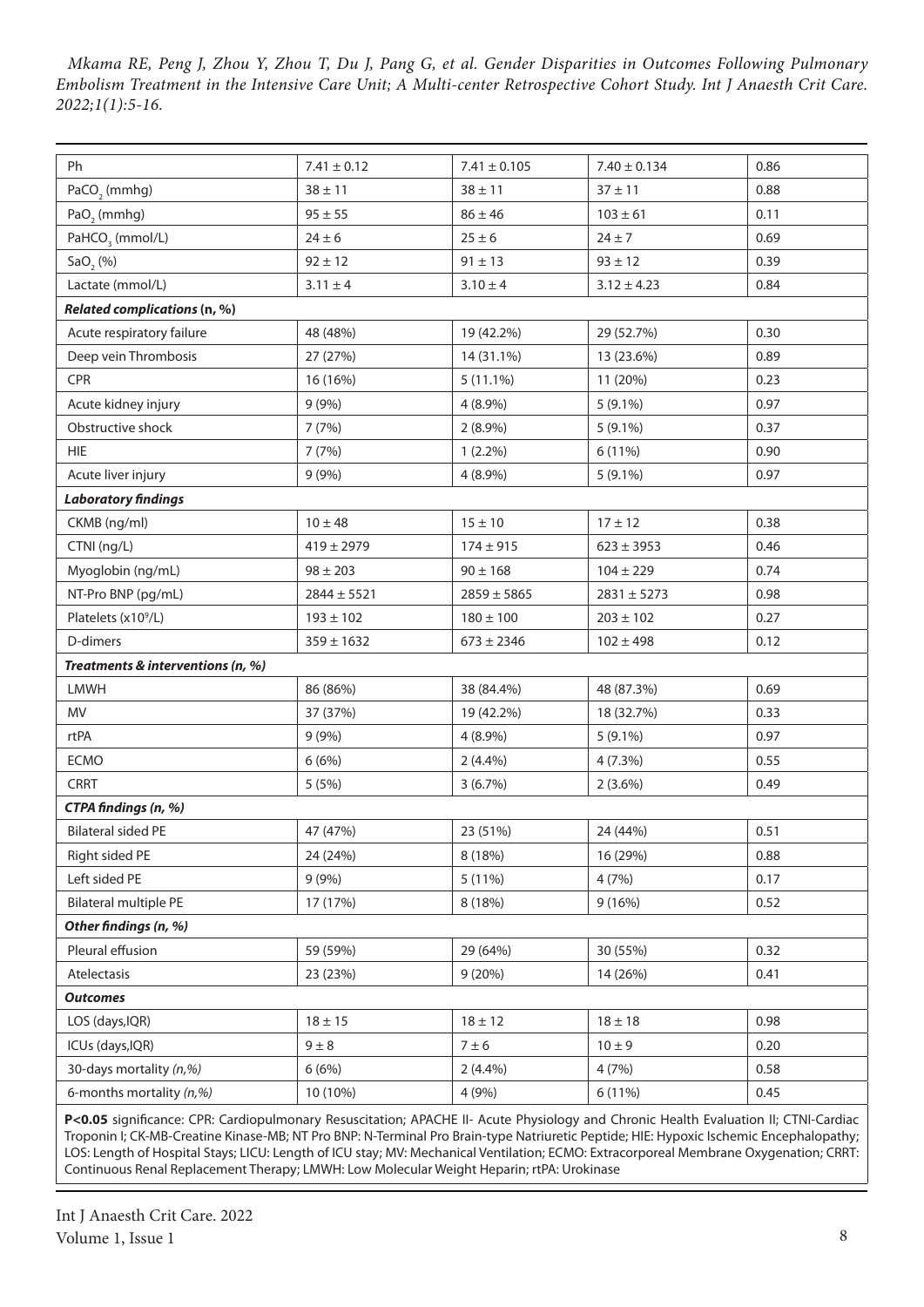and 2020, of which, 55 were female. The mean age of male vs. female (62  $\pm$  15 vs 62  $\pm$  14, p>0.05) not significant. The differences in cigarette smoking were (9.1% vs. 51.1%) had (p<0.05) as compared to males. As expected, disease severity APACHE II score, co-morbidities, arterial blood test results and outcomes were prevalent, although not statistically significant (all p>0.05). There was one significant co-morbidity, chronic heart disease, which was at (4.4% vs. 20%, p<0.05). In addition, CTPA data showed no significant differences in PE location, effusion, or atelectasis between male and female all comprised  $(p>0.05)$ .

 $\mathsf{r}$ 

#### **Outcome data**

Table 2 shows that all patients had severe co-morbidities and abnormal physiological indicators in the first 24 hours following their admission in the hospital (ICU). As anticipated, non-survivors had more severe sickness severity (APACHE II score), co-morbidities such as chronic heart disease and cancer, as well as PE-related complications comprised of acute respiratory failure, acute kidney damage, acute liver failure, infection and, physiological derangements (pH, HR & HCO<sub>3</sub>-), and cardiac troponin I (ctn I)) (p <0.05 for all). There were also

| Table 2: Comparison of outcomes.   |                  |                 |                  |         |  |  |
|------------------------------------|------------------|-----------------|------------------|---------|--|--|
| <b>Variables</b>                   | All patients=100 | survivors=84    | non-survivors=16 | p-value |  |  |
| Age (years)                        | $62 \pm 14$      | $61 \pm 15$     | $68 \pm 11$      | 0.09    |  |  |
| Male                               | 45               | 39 (46%)        | 6 (40%)          | 0.56    |  |  |
| Immobility                         | 37 (37%)         | 27 (32%)        | 10 (63%)         | 0.02    |  |  |
| <b>APACHE II</b>                   | $16 \pm 11$      | $14 \pm 10$     | $24 \pm 12$      | < 0.001 |  |  |
| Co-morbidity (%)                   |                  |                 |                  |         |  |  |
| Cancer                             | 23 (23%)         | 15 (18%)        | 8 (50%)          | 0.01    |  |  |
| Arterial blood gases on admission  |                  |                 |                  |         |  |  |
| Ph                                 | $7.41 \pm 0.12$  | $7.42 \pm 0.11$ | $7.31 \pm 0.162$ | 0.03    |  |  |
| Heart rate(beats/min)              | $98 \pm 24$      | $96 \pm 24$     | $108 \pm 22$     | 0.05    |  |  |
| Lactate (mmol/L)                   | $3.05 \pm 3.91$  | $6.64 \pm 7.14$ | $2.5 \pm 2.85$   | 0.06    |  |  |
| $HCO3$ (mmol/L)                    | $24 \pm 7$       | $20 \pm 7.14$   | $25 \pm 6.34$    | < 0.001 |  |  |
| <b>Related complications (n,%)</b> |                  |                 |                  |         |  |  |
| ARF                                | 9(9%)            | 5(6%)           | 4 (25%)          | 0.02    |  |  |
| CPR                                | 16 (16%)         | $9(11\%)$       | 7 (44%)          | < 0.001 |  |  |
| AKI                                | 9(9%)            | 5(6%)           | 4 (25%)          | 0.02    |  |  |
| ALI                                | 6(6%)            | 3(4%)           | 3 (19%)          | 0.02    |  |  |
| SAH                                | $1(1\%)$         | $0(0.0\%)$      | $1(7.7\%)$       | 0.01    |  |  |
| Other illness (n,%)                |                  |                 |                  |         |  |  |
| Infection                          | 4(4%)            | 2(2%)           | 2(13%)           | 0.05    |  |  |
| Thrombocytopenia                   | 4(4%)            | $1(1.1\%)$      | 3(13%)           | 0.02    |  |  |
| <b>Laboratory results</b>          |                  |                 |                  |         |  |  |
| CTNI (ng/L)                        | $419 \pm 2979$   | $139 \pm 700$   | $1873 \pm 7254$  | 0.03    |  |  |
| NT-Pro BNP (pg/mL)                 | $2844 \pm 5521$  | $2585 \pm 4687$ | $4186 \pm 8762$  | 0.49    |  |  |
| D-dimers (mcg/mL)                  | $359 \pm 1632$   | $360 \pm 1683$  | $356 \pm 1381$   | 0.99    |  |  |
| Platelets(x10 <sup>9</sup> /L)     | $193 \pm 102$    | $194 \pm 103$   | $185 \pm 95$     | 0.75    |  |  |
| CTPA findings (n, %)               |                  |                 |                  |         |  |  |
| <b>Bilateral sided PE</b>          | 47 (47%)         | 40 (48%)        | 7 (44%)          | 0.75    |  |  |
| <b>Bilateral multiple PE</b>       | 17 (17%)         | 12 (15%)        | 5 (31%)          | 0.10    |  |  |
| Right sided PE                     | 24 (24%)         | 21 (25%)        | 3 (19%)          | 0.58    |  |  |
| Left sided PE                      | 9(9%)            | $9(11\%)$       | $0(0.0\%)$       | 0.17    |  |  |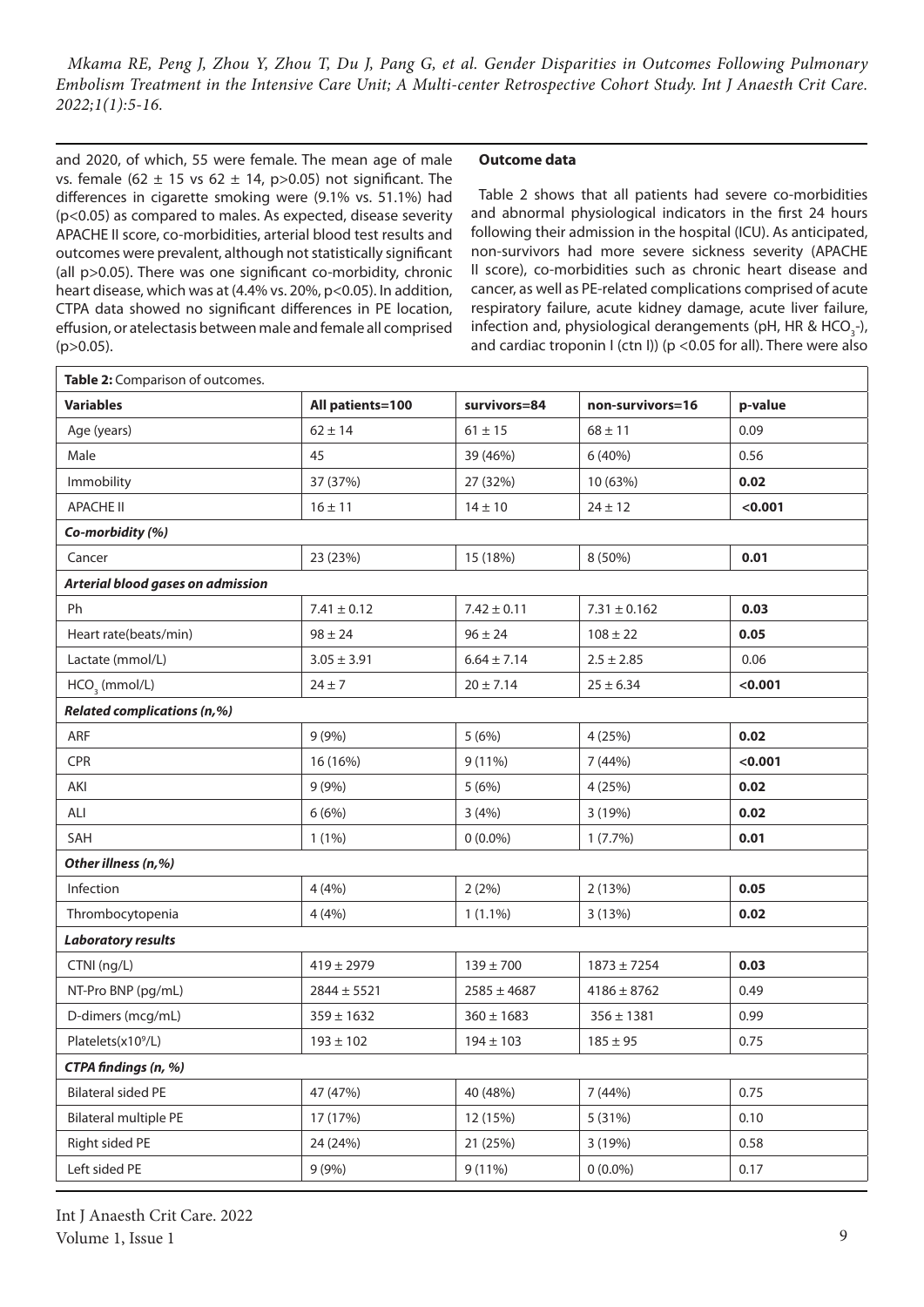| Treatment and interventions (n,%)                                                                               |             |             |             |         |  |  |
|-----------------------------------------------------------------------------------------------------------------|-------------|-------------|-------------|---------|--|--|
| <b>LMWH</b>                                                                                                     | 86 (86%)    | 73 (87%)    | 13 (81%)    | 0.55    |  |  |
| MV.                                                                                                             | 37 (37%)    | 26 (31%)    | 11 (69%)    | < 0.001 |  |  |
| Vasopressors                                                                                                    | 25 (25%)    | 16 (19%)    | 9(56%)      | < 0.001 |  |  |
| rtPA                                                                                                            | 9(9%)       | 7(8.3%)     | 2(13%)      | 0.59    |  |  |
| <b>ECMO</b>                                                                                                     | 6(6%)       | 3(4%)       | 3(19%)      | 0.02    |  |  |
| Embolectomy                                                                                                     | 4(4%)       | $1(1.2\%)$  | 3(13%)      | 0.02    |  |  |
| <b>Outcomes</b>                                                                                                 |             |             |             |         |  |  |
| LOS(IQR)                                                                                                        | $18 \pm 15$ | $18 \pm 16$ | $15 \pm 13$ | 0.40    |  |  |
| ICU <sub>s</sub> (IQR)                                                                                          | $9 \pm 8$   | $9 \pm 8$   | $9 \pm 11$  | 1.00    |  |  |
| 30-days mortality(n,%)                                                                                          | 6(6%)       | $0(0.0\%)$  | 6(53%)      | < 0.001 |  |  |
| 6-months mortality $(n, \%)$                                                                                    | 10 (10%)    | $0(0.0\%)$  | 10 (63%)    | < 0.001 |  |  |
| ARF: Acute Respiratory Failure; AKI: Acute Kidney Injury; ALI: Acute Lver Injury; SAH: Sub-Arachnoid Hemorrhage |             |             |             |         |  |  |

two more typical problems in PE patients undergoing therapy subarachnoid hemorrhage (SAH) and thrombocytopenia which showed (p<0.05). Treatments used for severe PE patients, such as MV, ECMO, and pulmonary embolectomy, all had (p<0.05). In addition to this, the majority of non-survivors the mortality rate and CPR measures were both found to be statistically significant (p<0.05).

Table 3 shows the results of the data and differences according to sex. As anticipated, non-survivors exhibited blood pressure (systolic and diastolic) derangements all had (p<0.05). Furthermore, the complication of renal injury was included with (p<0.05) for both gender outcome results. Figure 1 illustrates the Kaplan–Meier survival plot of survivors based on gender at 6-month period. The median 6-month

| Table 3: Comparison of outcomes according to sub-gender groups. |                 |                 |         |                  |                 |         |
|-----------------------------------------------------------------|-----------------|-----------------|---------|------------------|-----------------|---------|
| Variables                                                       | survivors=84    |                 | p-value | non-survivors=16 |                 | p-value |
|                                                                 | $Male = 39$     | Female=46       |         | $Male = 6$       | Female-10       |         |
| Age (year)                                                      | $60 \pm 15$     | $62 \pm 14$     | 0.58    | $71 \pm 7$       | $60 \pm 16$     | 0.12    |
| <b>APACHE II</b>                                                | $14 \pm 10$     | $15 \pm 11$     | 0.57    | $22. \pm 9$      | $25 \pm 14$     | 0.66    |
| Vital signs & Arterial blood gases on admission                 |                 |                 |         |                  |                 |         |
| Heart rate (beat/min)                                           | $94 \pm 23$     | $97 \pm 25$     | 0.48    | $117 \pm 21$     | $103 \pm 22$    | 0.25    |
| Systolic Bp (mmhg)                                              | $118 \pm 24$    | $121 \pm 28$    | 0.54    | $131 \pm 22$     | $102 \pm 22$    | 0.03    |
| Diastolic Bp (mmhg)                                             | $72 \pm 16$     | $75 \pm 19$     | 0.54    | $86 \pm 16$      | $61 \pm 10$     | < 0.001 |
| RR(b/min)                                                       | $23 \pm 7.5$    | $25 \pm 99$     | 0.52    | $25 \pm 4$       | $18 \pm 8$      | 0.10    |
| pH                                                              | $7.41 \pm 0.11$ | $7.43 \pm 0.11$ | 0.28    | $7.42 \pm 0.07$  | $7.30 \pm 0.07$ | 0.08    |
| PaCO <sub>2</sub> (mmhg)                                        | $38 \pm 8$      | $37 \pm 10$     | 0.77    | $37 + 7$         | $35 \pm 13$     | 0.72    |
| PaO <sub>2</sub> (mmhg)                                         | $88 \pm 40$     | $91 \pm 49$     | 0.38    | $94 \pm 73$      | $128 \pm 95$    | 0.46    |
| SaO <sub>2</sub> (%)                                            | $90 \pm 19$     | $94 \pm 10$     | 0.56    | $87 \pm 16$      | $83 \pm 10$     | 0.29    |
| Lactate (mmol/L)                                                | $2.76 \pm 3.48$ | $2.53 \pm 2.28$ | 0.72    | $2.72 \pm 2.21$  | $6.85 \pm 7.87$ | 0.15    |
| $HCO3$ (mmol/L)                                                 | $25 \pm 6$      | $26 \pm 6$      | 0.57    | $24 \pm 9$       | $19 \pm 8$      | 0.19    |
| Co-morbidities (n,%)                                            |                 |                 |         |                  |                 |         |
| Cancer                                                          | 11 (28%)        | 8 (17%)         | 0.29    | 2(40%)           | 4 (40%)         | 0.73    |
| <b>CHD</b>                                                      | 2(5%)           | 8 (17%)         | 0.68    | 1(20%)           | 4 (40%)         | 0.28    |
| <b>DM</b>                                                       | 6(15%)          | 7 (15%)         | 0.94    | 2(40%)           | 3(30%)          | 0.93    |
| <b>Related complications (n,%)</b>                              |                 |                 |         |                  |                 |         |
| <b>ARF</b>                                                      | 16 (41%)        | 21 (46%)        | 0.53    | 4(80%)           | 7(70%)          | 0.72    |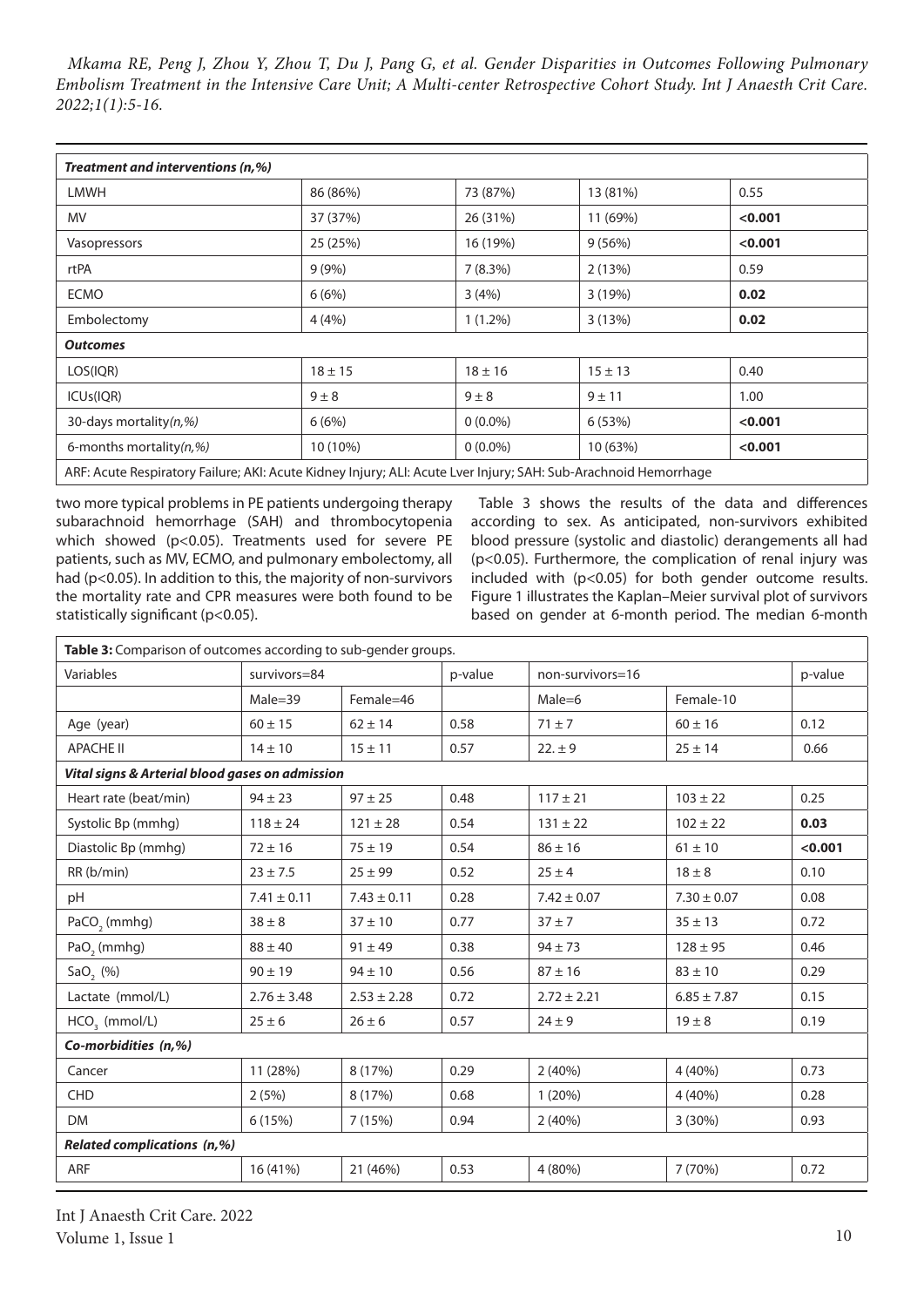| <b>DVT</b>                        | 11 (28%)    | 10 (10%)                 | 0.90                     | $3(50\%)$   | $3(30\%)$   | 0.42 |
|-----------------------------------|-------------|--------------------------|--------------------------|-------------|-------------|------|
| AKI                               | 5(15%)      | $1(2\%)$                 | 0.03                     | $0(0.0\%)$  | 5 (50%)     | 0.02 |
| <b>CPR</b>                        | 4 (10%)     | 7(15%)                   | 0.44                     | 1(20%)      | 5(50%)      | 0.14 |
| ALI                               | 1(3%)       | 2(4%)                    | 0.63                     | 1(20%)      | 3 (30%)     | 0.51 |
| Obstructive shock                 | 4 (10%)     | 2(4%)                    | 0.32                     | 2(40%)      | $1(10\%)$   | 0.25 |
| Treatment and interventions (n,%) |             |                          |                          |             |             |      |
| <b>MV</b>                         | 16 (41%)    | 13 (28%)                 | 0.29                     | 4 (80%)     | 7(70%)      | 0.72 |
| <b>ECMO</b>                       | 2(5%)       | $1(2\%)$                 | 0.49                     | $0(0.0\%)$  | 3(30%)      | 0.12 |
| <b>LMWH</b>                       | 33 (85%)    | 41 (89%)                 | 0.26                     | 5 (100%)    | 5(50%)      | 0.12 |
| rtPA                              | 3(8%)       | 4 (9%)                   | 0.81                     | 1(20%)      | $0(0.0\%)$  | 0.19 |
| Vasopressors                      | 7(18%)      | 8 (17%)                  | 0.97                     | $3(60\%)$   | 7(70%)      | 0.25 |
| Embolectomy                       |             | $\overline{\phantom{a}}$ | $\overline{\phantom{a}}$ | 2(40%)      | $0(0.0\%)$  | 0.63 |
| CTPA findings (n, %)              |             |                          |                          |             |             |      |
| <b>Bilateral sided PE</b>         | 20 (51%)    | 20 (44%)                 | 0.58                     | $3(60\%)$   | 4(40%)      | 0.83 |
| Bilateral multiple PE             | 5(13%)      | 7(15%)                   | 0.72                     | 3(30%)      | 2(20%)      | 0.26 |
| Right sided PE                    | 8 (21%)     | 18 (39%)                 | 0.27                     | $0(0.0\%)$  | 2(20%)      | 0.22 |
| Pleural effusion                  | 24 (61%)    | 27 (59%)                 | 0.79                     | 5 (100%)    | $3(30\%)$   | 0.06 |
| Atelectasis                       | 9(23%)      | 12 (26%)                 | 0.48                     | $0(0.0\%)$  | 2(20%)      | 0.23 |
| <b>Outcomes</b>                   |             |                          |                          |             |             |      |
| LOS (days, IQR)                   | $18 \pm 12$ | $19 \pm 18$              | 0.85                     | $16 \pm 11$ | $14 \pm 14$ | 0.79 |
| ICUs (days, IQR)                  | 7 ± 7       | $10 \pm 8$               | 0.19                     | $8 \pm 7$   | $9 + 13$    | 0.76 |



survival for both gender groups could not be ascertained, however at 88 days, roughly 91% of females and 97% of men consecutively were still alive following PE treatments.

Table 4 shows a multivariate logistic regression analysis. The risk factors that contributed positively to the poor outcomes for non-survivors in descending order were as follows; CPR (OR6.48, p<0.001) 95%CI, acute liver injury (OR6.23,p-0.02)

95%CI, vasopressors (OR5.46, p<0.001) 95%CI, acute kidney injury (OR 5.27, p-0.02) 95%CI, mechanical ventilation (OR 4.90, p-0.02) 95%CI, acute respiratory failure (OR 4.00, p-0.02) 95%CI, APACHE II score (OR 1.07, p-0.03) 95%CI, Infections (OR 5.86, p-0.06) 95%Cl, pH (OR 3.47, p-0.70) 95%Cl, HCO<sub>3</sub>-(mmol/L) (OR 1.02, p-0.08) 95%CI, ECMO (OR 0.16, p-0.04) 95%CI.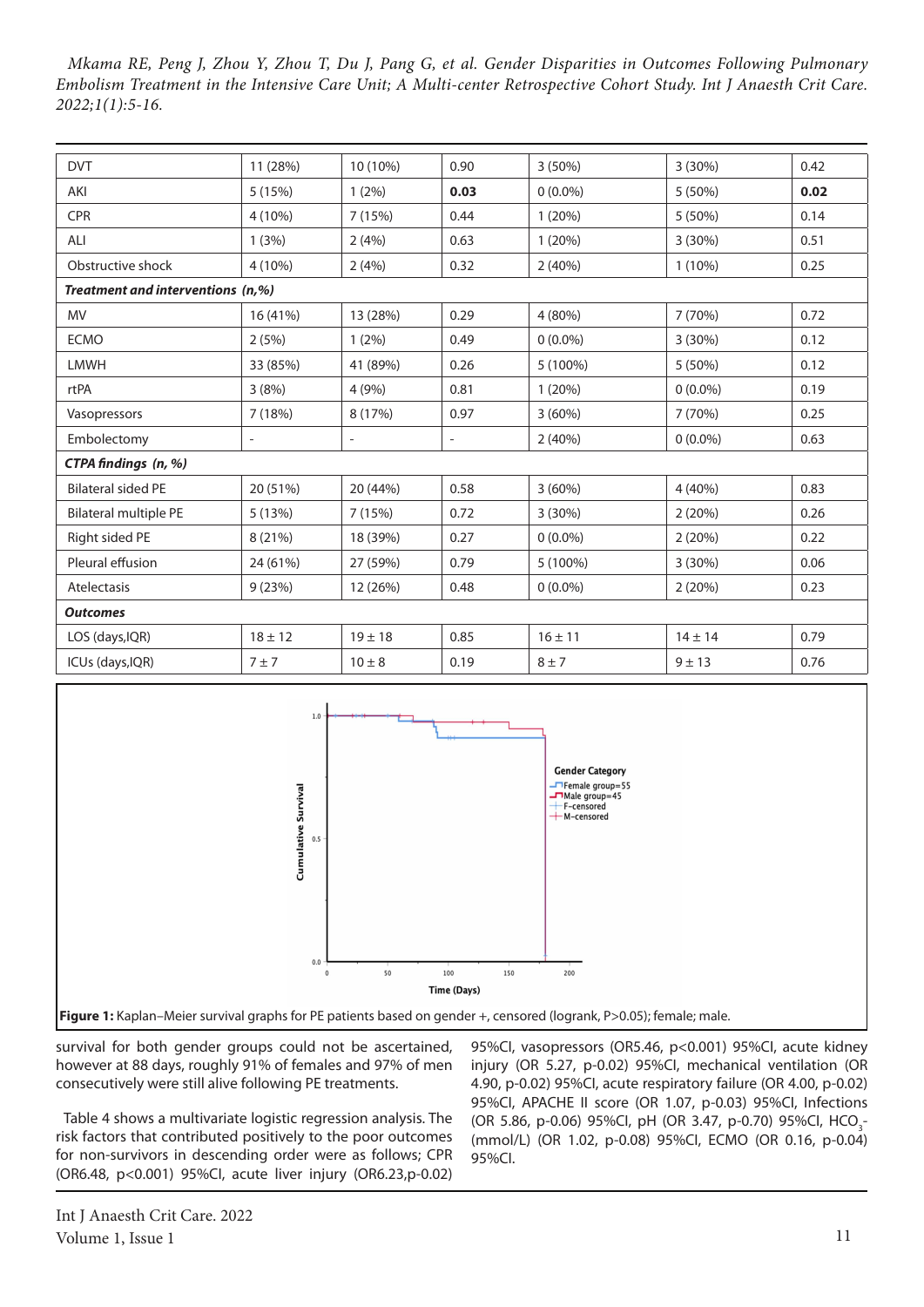| Table 4: Independent predictors of non-survivor according to multivariate logistic regression analysis. |                   |                         |         |  |  |
|---------------------------------------------------------------------------------------------------------|-------------------|-------------------------|---------|--|--|
| <b>Variables</b>                                                                                        | <b>Odds ratio</b> | 95% Confidence Interval | P-value |  |  |
| <b>Clinical score</b>                                                                                   |                   |                         |         |  |  |
| $HCO3$ (mmol/L)                                                                                         | 1.02              | $0.76 - 1.02$           | 0.08    |  |  |
| pH                                                                                                      | 3.47              | $0.01 - 2089$           | 0.70    |  |  |
| <b>APACHE II</b>                                                                                        | 1.07              | $1.00 - 1.14$           | 0.03    |  |  |
| Co-morbidity (n,%)                                                                                      |                   |                         |         |  |  |
| Chronic heart disease                                                                                   | 1.71              | $0.41 - 7.05$           | 0.46    |  |  |
| <b>Related complications (n, %)</b>                                                                     |                   |                         |         |  |  |
| Acute respiratory failure                                                                               | 4.00              | $1.19 - 13.43$          | 0.02    |  |  |
| Acute kidney injury                                                                                     | 5.27              | 1.24-22.41              | 0.02    |  |  |
| Acute liver injury                                                                                      | 6.23              | $1.13 - 34.25$          | 0.02    |  |  |
| <b>CPR</b>                                                                                              | 6.48              | 1.94-21.64              | < 0.001 |  |  |
| Other illness (n, %)                                                                                    |                   |                         |         |  |  |
| <b>Infections</b>                                                                                       | 5.86              | $0.76 - 45.06$          | 0.06    |  |  |
| Drugs & laboratory findings (n,%)                                                                       |                   |                         |         |  |  |
| <b>ECMO</b>                                                                                             | 0.16              | $0.03 - 0.88$           | 0.04    |  |  |
| <b>MV</b>                                                                                               | 4.90              | $1.55 - 15.56$          | < 0.001 |  |  |
| Vasopressors                                                                                            | 5.46              | $1.77 - 16.88$          | < 0.001 |  |  |

# **Discussion**

Our study was aimed to asses any gender differences in the outcomes of patients who were admitted in the ICU with a condition of acute PE. The findings of this study revealed three significant conclusions. Firstly, the differences in severity based on the APACHE II score, length of hospital stay (LOS and ICUs), and thirty-days and six-month mortality between males and females were statistically insignificant. Secondly, PE-related complications and co-morbidities have been identified as contributing factors to poor prognosis and mortality. Finally, our findings revealed high APACHE II values >18 upon admission, and invasive MV was a significant predictor of poor outcomes in the non-survivor group as also found by other scholars [11].

In continuation, our study found no differences in severity APACHE II scores based on gender outcomes; overall, females registered more deaths than men but not statistically significant (Table 3). In comparison to males, most females had severe symptoms, even cardiac markers (NT-pro BNP and Ctn1), as well as D-dimers, were found to be higher in the blood, indicated the severity of PE [20] (Tables 1 and 2). We postulated PE related complications and other metabolic defects such as low pH, lactic acidosis, ventilation-related problems, and therapeutic complications. All these could have instigated poor outcomes. Similarly, Agarwal et al., studied more than 200,000 people discharged with PE. This study revealed that women had more severe symptoms such as low blood pressure (1.19 % vs. 1.04 %), more episodes

Int J Anaesth Crit Care. 2022 Volume 1, Issue 1  $12$ 

of blood transfusions (6.49% vs. 4.47%), and were treated more with thrombolytics (27% vs. 23%) compared to men [17]. Also, a review study by Angela et al., showed that when given anticoagulants, women were 46% vs 21% more likely to suffer from bleeding problems than men [21] In addition, from our findings, the APACHE II severity scores were 24 and (OR; 1.07, 95%CI, p-0.03) which was found to be a predictor of death in non-survivors (Table 4). Corresponding to our findings, Ergan et al., retrospectively studied 56 patients, with 13% mortality also found APACHE II score >18 cut-offs to be a predictor of poor outcome and increased mortality risk, however, more deaths were recorded in males (32.1% vs. 69.2%; *p*=0.943) inversely co-related to our findings [11]. Also, from our findings we postulated that disparities in outcomes could be due to the disease severity scores resemblances across gender groups in ICU. Moreover, similar to our findings Keller et al., prospectively studied 569 PE patients, the overall 14.8% adverse 30-day outcomes were seen but no differences in death outcomes between male and female were observed [22]. Contrasting our findings, the above study focused on normotensive patients with few symptoms and did not require intrusive treatment methods. Contradictory to our findings, Borrero et al., retrospectively studied 15,531 patients, found out that males had a higher crude 30-day mortality (9.8% vs. 8.9%) and poor outcomes which were caused by high rates of recurrent VTE and suboptimal anticoagulation intake due to poor compliances in men [10]. However, the above study used diagnostic codes, which could have resulted in patient selection bias and/or it lacked specificity because their study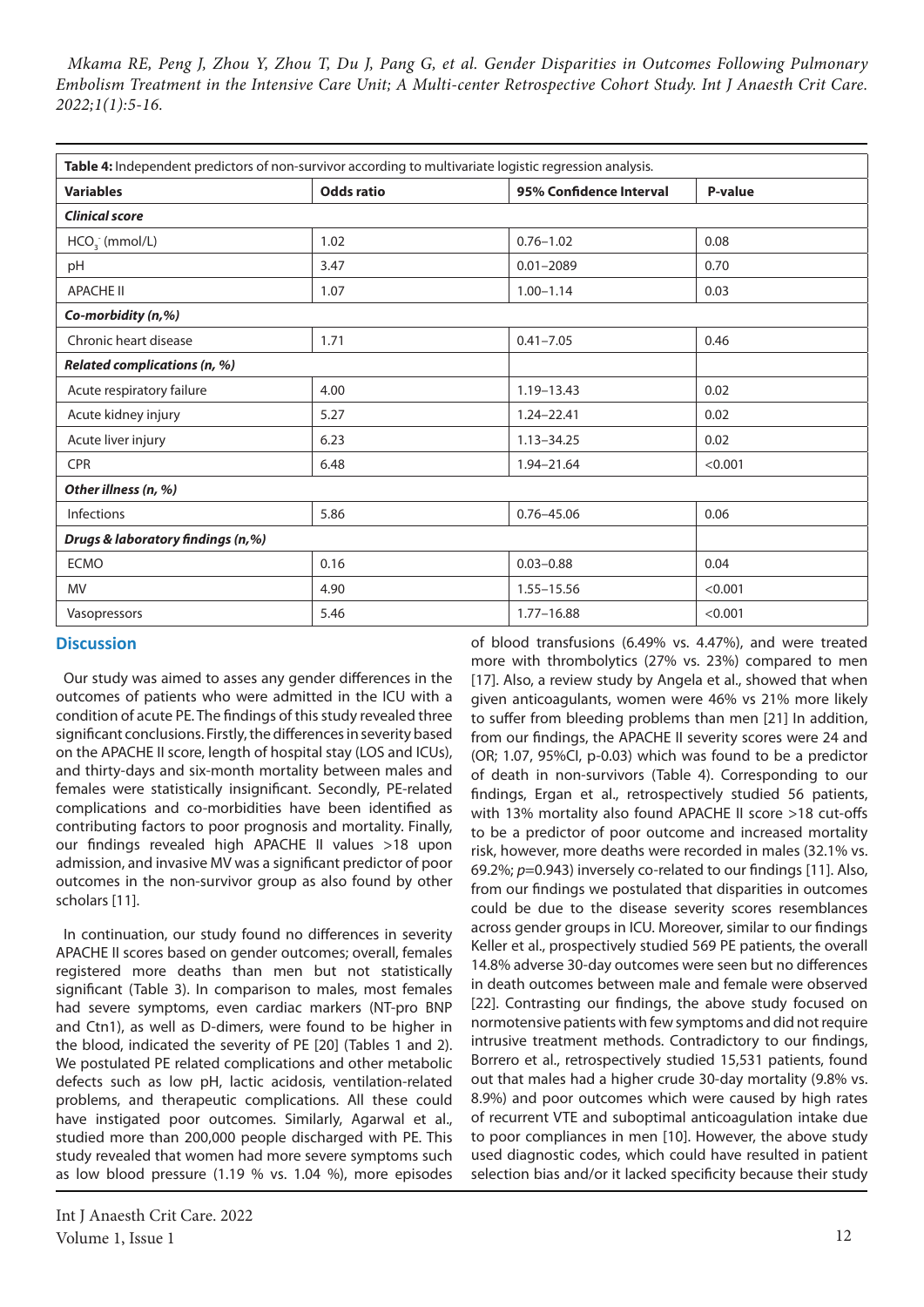did not focus on ICU patients or confirmed diagnosis by CTPA compared to what we used in our study.

In addition, studies have suggested that patients who undergo CPR have a 57% mortality rate, as compared to 12% of those who did not [23]. The overall mortality rate associated with large PE remains around 30% [24]. Research reveals that when CPR is needed, mortality rates rise. Even today, the operative mortality rate for patients with extensive PE who require CPR can be as high as 75% [23,24]. Our findings suggested that CPR had a statistically significant and positive impact on cause mortality in non-survivors (Table 4), and we anticipated that refractory low blood pressure, respiratory failure, hypoxia ischemic encephalopathy and related comorbidities could be the causes of death in resuscitated patients [25]. As a continuation, for gender-based outcomes, females had received more CPR than males but not significant (Table 3), yet the prognosis remained ambiguous due to post-CPR effects and the impacts of vasopressors used during CPR. Our findings suggested that the use of vasopressors during CPR could have positively contributed to the probability of death in PE patients (Tables 3 and 4). In this study we further hypothesized that increased vasopressor such as norepinephrine administration was linked to adverse effects that could lead to a poor prognosis; however, co-morbidities also played a significant role. Similarly, other scholars like Yamamura et al., and Martin et al., have conducted studies that revealed that multiple doses of norepinephrine >1 mcg/min promote immunosuppression, ischemia and pulmonary edema that might contribute to poor prognosis and/or mortality [26,27]. Regarding CPR the findings of Konstantinov et al, of 2007, corresponded to our findings; studied retrospectively 8 patients with massive PE required CPR. The overall 30-day mortality rate was 28.5% and 1 patient died after 8-months due to long-term consequences of brain injury sustained during resuscitation [23]. The study differs from ours in that it was conducted in a single center and had a smaller sample size. Similarly, several studies have postulated that cardiac arrest after PE has a poor prognosis. Nevertheless, surgical interventions, on the other hand, are found to enhance early survival rates [23,28]. Furthermore, retrospectively Dutta et al., studied 996 cardiac arrest patients, 87 (8.7%) of whom had acute PE. They found no difference in outcomes between cardiac arrest survivors who had PE-related cardiac arrest (68.3%) and those who had other types of cardiac arrest (64%) [29], whereas, older age, female sex, and co-morbidities were all predictors of mortality in PE patients in 24 hours after CPR resuscitation.

Furthermore, in our study, six patients were kept on ECMO and had a statistical significance (Table 2). ECMO was found to have protective effects as it offered hemodynamic and respiratory support in massive PE cases (Table 4). Although ECMO therapy had no statistical significance in genderrelated outcomes in both groups, it had benefits in minimizing multiple organ damage in patients with major PE and shock

Int J Anaesth Crit Care. 2022 Volume 1, Issue 1 13

(Table 3). Corresponding with our findings, Hobohm et al, retrospectively analyzed 1,172,354 individuals hospitalized with PE, of whom 2,197 (0.2%) received ECMO assistance. Cardiac arrest occurred in 77,196 people (6.5%), necessitating CPR indicating that patients who received embolectomy or thrombolysis together with VA-ECMO or VA-ECMO alone had a lower risk of death compared to thrombolysis alone [30]. In addition, a meta-analysis study by Karami et al., has suggested patients  $\leq 60$  years who received VA-ECMO plus surgical embolectomy seemed to have better outcomes but no survival benefits were observed for acute PE therapies[31]. Despite its profound benefits, a meta-analysis study by Zangrillo, A. et al,2013, when employed for acute PE therapy, ECMO therapy has been linked to cause poor results and mortality[32]. According to our findings, we postulated ECMO should not be used as a stand-alone therapy for PE patients, but rather as a temporary therapy to enhance surgical or pharmacological therapy in order to achieve better outcomes.

Additionally, PE related complications and co-morbidity were statistically significant and negatively impacted patients' prognosis (Tables 2 and 4), most organs can be harmed as a result of the low blood pressure caused by massive PE, resulting in the production of inflammatory mediators, tissue necrosis, and subsequent multiple organ damage [33]. In addition, kidney injury showed statistically significant findings for gender subgroup outcomes (Table 3). Henceforth we hypothesized that mechanisms of kidney and liver injury could have caused endothelial injuries, activated procoagulants [34], and impaired the coagulation system could have led to thrombus formation, exacerbate PE recurrences and poor prognosis [35,36]. A case report by Tuchscherer et al, has suggested in PE, hypoxemic respiratory distress increases breathing drive which produces peripheral vasoconstriction and increase in venous return, which in turn raise pulmonary blood flow causing edemas and lung failure [37]. Similarly, retrospective study of Mameli et al, comprised of 971 PE cases showed chronic heart failure played a significant role in the hospital mortality in PE patients [36]. Contrast to ours, the study above used diagnostic codes, which could have resulted in selection bias, not included ICU patients and some of patients were diagnosed by V/Q scan. Also, Gupta et al., examined retrospectively 183 subjects for 4.1 years have discovered that co-morbidities such as cancer (19%), chronic heart disease (20%), myocardial infarction (17%) and obstructive pulmonary diseases (24%), diabetes mellitus (19%) all played a role in causing mortality in PE [38]. However, within the above-mentioned research, interventions such as MV, ECMO, or anticoagulants, were not thoroughly examined, all of which could have led to problems and affect prognosis [11,30,32].

Likewise, by comparing survivors and non-survivors, invasive MV had statistical significance and has shown to increase the probability of death in PE patients (Table 4). However, Invasive MV for gender-based outcomes had no statistical significance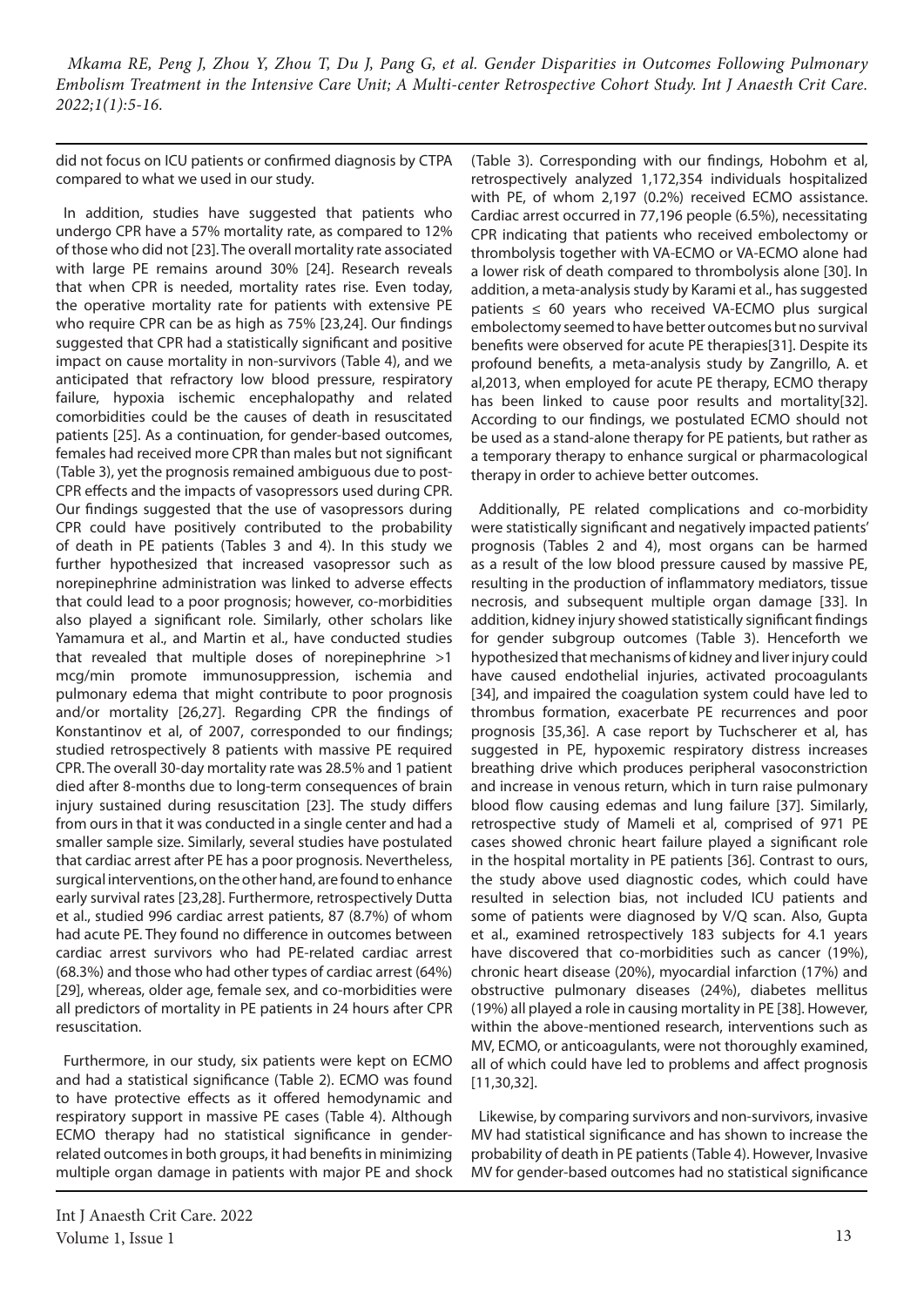(Table 3). We postulated that MV-induced high intrathoracic pressure exacerbates right ventricular heart failure, which can further limit cardiac output, reducing tissue oxygen delivery, and causing a variety of organ damage that could have hampered patient recovery [39,40]. Also, hypotension, hypoxemia (as indicated by a changes in blood pH), and abrupt respiratory failure may have all played a role in the poor outcome [37] (Tables 2 and 4). Correspondingly, Winterton et al., did a retrospective study comprised of 2797 patients, and compared ventilated with non-ventilated outcomes. Their study found that MV patients had a poor prognosis and an overall mortality rate of 14.1% (41.0 % p-0.0001) of patients were kept on MV [6]. These findings differ to ours, some of the suggested reasons being that their study included a larger sample size but lacked precision in patient selection because not all patients were confirmed by CTPA. Similarly, Ergan et al., 2016, retrospectively compared high-risk patients and intermediate patients, of whom 29% required MV. This study found that the use of invasive MV (OR 30.10 95% CI 1.96–463.31) was discovered to be an independent predictor of death [11]. Conversely to our findings, in their study other therapeutic procedures that aid PE patients in the ICU, such as embolectomy and ECMO, as well as NT-Pro BNP readings which determine the severity of PE, were not included.

An interesting finding of this study is that no gender-based outcome difference is seen. This phenomenon has been also reported in previous studies which found no sex-based differences in PE severity, need for advanced therapies, or short-term outcomes [41]. Consistent with prior studies, our multivariate regression analysis revealed that co-morbidities have a substantial role in ICU patients' poor prognosis and mortality. The reason why females have a higher risk of death is multifactorial. Consequently, the impact of gender on PErelated mortality requires further research.

## **Limitation**

The study was based on a retrospective design. From six ICU centers in city of Shandong province in People's Republic of China. Based on our study we have found that reporting PE in ICU with a relatively small research group is difficult. For instances the patients who underwent CTA were purposively selected for the study, so there was a considerable selection bias. Furthermore, a multi-center study implies that management is not homogeneous. Therefore, the results cannot be generalized and are limited by the small sample size, and more research with more ICU centers is required.

The strengths of our research findings. Firstly, It provides crucial insight into the most severe clinical presentation of PE and the overall outcomes to expect in ICU settings. Secondly, we used CTPA a gold standard diagnostic tool for PE, which is now widely accepted as the primary approach for detecting PE. As a result, we were able to prevent patient selection biases, misdiagnosis, and the inappropriate demography for

Int J Anaesth Crit Care. 2022 Volume 1, Issue 1 14

our study [6,11]. Lastly, our study findings identified clinical features such as APACHE II, Ctn1, NT-Pro BNP, D-dimers, and platelets that can be used to predict the severity of PE and the risk variables that affect its prognosis, as well as guide clinical treatment [11,20].

# **Conclusion**

Our study revealed no significant sex-based differences in PE severity, outcomes, or complications, with the exception of renal damage, which has been proven to have a negative impact. There were also substantial differences in blood pressure between male and female non-survivors. PE-related consequences and co-morbidities have been identified as significant contributors to poor prognosis and mortality. Further, we found that increased arterial blood gases indicators (pH and  $HCO<sub>3</sub>$ ) and the necessity for MV have negative prognostic indicators and contribute to poor outcomes. The reasons for these disparities are undoubtedly complex, but they should be a top priority for research to provide appropriate and evidence-based care to patients who have been hospitalized for a long time or who are critically ill.

## **Acknowledgments**

We are thankful to the following Dr. Liu Han of Cheeloo ICU department, Philip Ndakama and Stanford Jeremiah both from Muhimbili national hospital for helping with data collection procedures. We'd also like to thank Natasha Robinson of the department of education at the University of Oxford for her help with language and writing skills.

## **Author Contributions**

E. R Mkama designed the research and wrote the manuscript; J. Peng, Y. Zhou, T. Zhou, J. Du, G. Pang and M. Si: obtained the medical data; Likewise, Y. Li: assisted in the collection of medical data and coordination of the project. W. Qin: Participated in the study's design and performed out the statistical analysis. X. Chen: proofread the manuscript. All authors read and approved the final manuscript.

# **Disclosure of Conflict of Interests**

No competing financial interests exist.

## **Funding Information**

This research didn't receive any specific grant from funding agencies in the public, commercial, or not-for-profit sectors.

## **References**

1. European Society of Cardiology. Guidelines for the diagnosis and management of acute pulmonaryembolism developed in collaboration with the European Respiratory Society (ERS). European Heart Journal. 2020;41:543-603.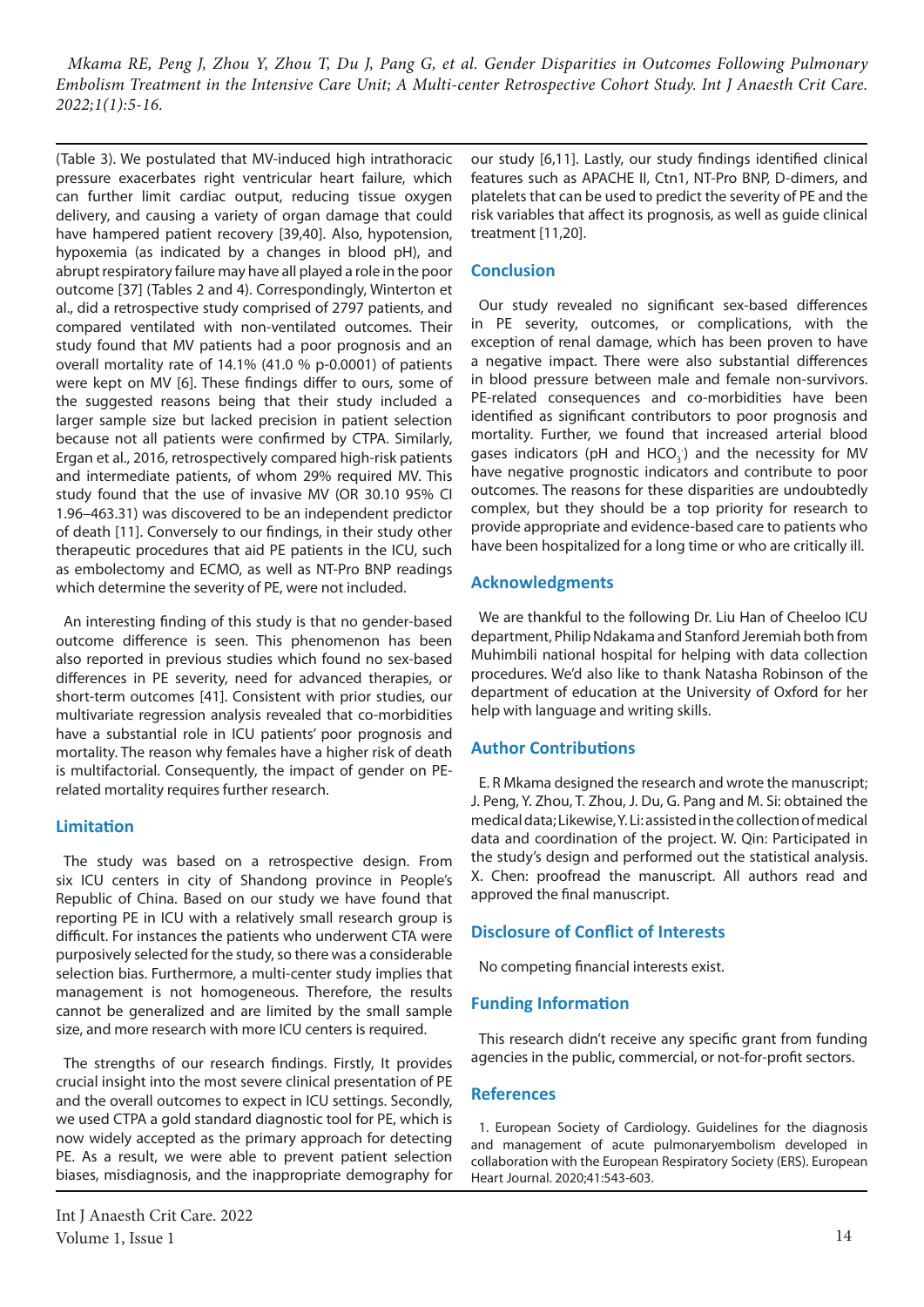2. Bach AG, Taute BM, Baasai N, Wienke A, Meyer HJ, Schramm D, et al. 30-day mortality in acute pulmonary embolism: prognostic value of clinical scores and anamnestic features. PLoS One. 2016 Feb 11;11(2):e0148728.

3. Tapson VF. Acute pulmonary embolism. New England Journal of Medicine. 2008 Mar 6;358(10):1037-52.

4. Aujesky D, Obrosky DS, Stone RA, Auble TE, Perrier A, Cornuz J, et al. Derivation and validation of a prognostic model for pulmonary embolism. American Journal of Respiratory and Critical Care Medicine. 2005 Oct 15;172(8):1041-6.

5. Deng X, Li Y, Zhou L, Liu C, Liu M, Ding N, et al. Gender differences in the symptoms, signs, disease history, lesion position and pathophysiology in patients with pulmonary embolism. PLoS One. 2015 Jul 24;10(7):e0133993.

6. Winterton D, Bailey M, Pilcher D, Landoni G, Bellomo R. Characteristics, incidence and outcome of patients admitted to intensive care because of pulmonary embolism. Respirology. 2017 Feb;22(2):329-37.

7. Bĕlohlávek J, Dytrych V, Linhart A. Pulmonary embolism, part I: Epidemiology, risk factors and risk stratification, pathophysiology, clinical presentation, diagnosis and nonthrombotic pulmonary embolism. Experimental & Clinical Cardiology. 2013;18(2):129.

8. Temgoua MN, Tochie JN, Noubiap JJ, Agbor VN, Danwang C, Endomba FT, et al. Global incidence and case fatality rate of pulmonary embolism following major surgery: a protocol for a systematic review and meta-analysis of cohort studies. Systematic reviews. 2017 Dec;6(1):1-6.

9. Law Y, Chan YC, Cheng SW. Epidemiological updates of venous thromboembolism in a Chinese population. Asian Journal of Surgery. 2018 Mar 1;41(2):176-82.

10. Borrero S, Aujesky D, Stone RA, Geng M, Fine MJ, Ibrahim SA. Gender differences in 30-day mortality for patients hospitalized with acute pulmonary embolism. Journal of Women's Health. 2007 Oct 1;16(8):1165-70.

11. Ergan B, Ergün R, Çalışkan T, Aydın K, Tokur ME, Savran Y, et al. Mortality related risk factors in high-risk pulmonary embolism in the ICU. Canadian Respiratory Journal. 2016 Jan 1;2016.

12. Simpson A, Puxty K, McLoone P, Quasim T, Sloan B, Morrison DS. Comorbidity and survival after admission to the intensive care unit: a population-based study of 41,230 patients. Journal of the Intensive Care Society. 2021 May;22(2):143-51.

13. Saad N. Aggressive management of pulmonary embolism. InSeminars in interventional radiology 2012 Mar (Vol. 29, No. 01, pp. 052-056). Thieme Medical Publishers.

14. Yamamoto T. Management of patients with high-risk pulmonary embolism: a narrative review. Journal of Intensive Care. 2018 Dec;6(1):1-9.

15. Rali PM, Criner GJ. Submassive pulmonary embolism. American Journal of Respiratory and Critical Care Medicine. 2018 Sep 1;198(5):588-98.

16. VijayGanapathy S, Karthikeyan VS, Sreenivas J, Mallya A, Keshavamurthy R. Validation of APACHE II scoring system at 24 hours after admission as a prognostic tool in urosepsis: A prospective observational study. Investigative and Clinical Urology. 2017 Nov 1;58(6):453-9.

17. Agarwal S, Clark III D, Sud K, Jaber WA, Cho L, Menon V. Gender disparities in outcomes and resource utilization for acute pulmonary embolism hospitalizations in the United States. The American Journal of Cardiology. 2015 Oct 15;116(8):1270-6.

18. Mosca L, Barrett-Connor E, Kass Wenger N. Sex/gender differences in cardiovascular disease prevention: what a difference a decade makes. Circulation. 2011 Nov 8;124(19):2145-54.

19. Akavipat P, Thinkhamrop J, Thinkhamrop B, Sriraj W. Acute physiology and chronic health evaluation (APACHE) II score–the clinical predictor in neurosurgical intensive care unit. Acta Clinica Croatica. 2019 Mar;58(1):50.

20. Fu C, Chen YY, Zhu F, Liu J. Analysis of the Occurrence of Acute Pulmonary Embolism in the ICU Ward and Related Risk Factors Predicting Its Severity. The Heart Surgery Forum. 2022;25(2):E190-E195.

21. Jarman AF, Mumma BE, Singh KS, Nowadly CD, Maughan BC. Crucial considerations: Sex differences in the epidemiology, diagnosis, treatment, and outcomes of acute pulmonary embolism in non‐pregnant adult patients. Journal of the American College of Emergency Physicians Open. 2021 Feb;2(1):e12378.

22. Keller K, Rappold L, Gerhold-Ay A, Hobohm L, Hasenfuß G, Konstantinides SV, et al. Sex-specific differences in pulmonary embolism. Thrombosis Research. 2019 Jun 1;178:173-81.

23. Konstantinov IE, Saxena P, Koniuszko MD, Alvarez J, Newman MA. Acute massive pulmonary embolism with cardiopulmonary resuscitation: management and results. Texas Heart Institute Journal. 2007;34(1):41.

24. Kürkciyan I, Meron G, Sterz F, Janata K, Domanovits H, Holzer M, et al. Pulmonary embolism as cause of cardiac arrest: presentation and outcome. Archives of Internal Medicine. 2000 May 22;160(10):1529- 35.

25. Witten L, Gardner R, Holmberg MJ, Wiberg S, Moskowitz A, Mehta S, et al . Reasons for death in patients successfully resuscitated from out-of-hospital and in-hospital cardiac arrest. Resuscitation. 2019 Mar 1;136:93-9.

26. Yamamura H, Kawazoe Y, Miyamoto K, Yamamoto T, Ohta Y, Morimoto T. Effect of norepinephrine dosage on mortality in patients with septic shock. Journal of Intensive Care. 2018 Dec;6(1):1-7.

27. Martin C, Medam S, Antonini F, Alingrin J, Haddam M, Hammad E, et al. Norepinephrine: not too much, too long. Shock. 2015 Oct 1;44(4):305-9.

28. Laher AE, Moolla M, Motara F, Paruk F, Richards G. Survival after cardiac arrest secondary to massive pulmonary embolism. Case Reports in Emergency Medicine. 2018 Jan 31;2018.